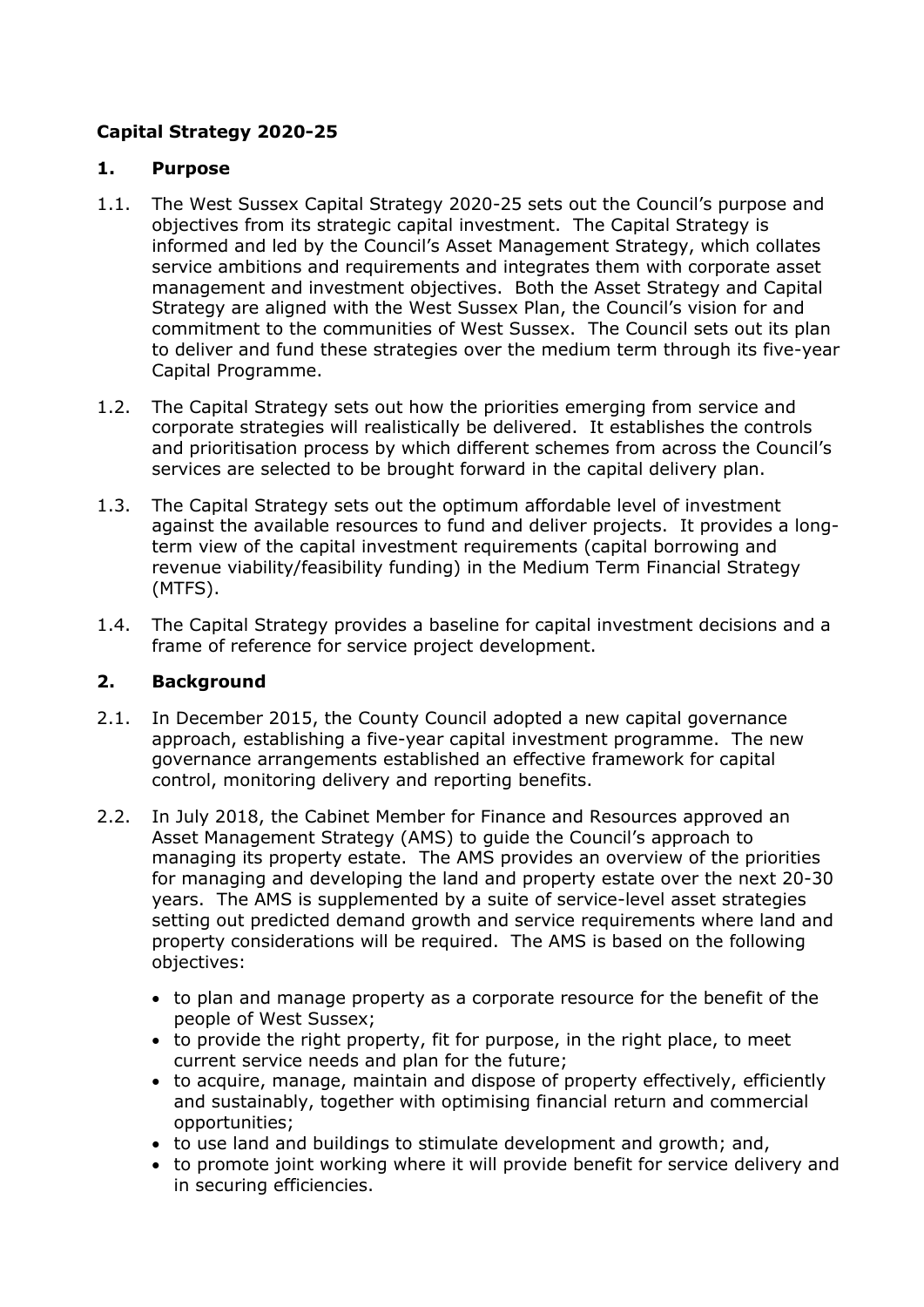- 2.3. The Council continually reviews its capital programme priorities to ensure that delivery is optimised against the objectives of the AMS and Capital Strategy. As such, the aim of this Capital Strategy is to engage all elected members of the County Council in understanding the long-term policy objectives and resulting governance procedures, resource requirements and appetite for risk in relation to capital investment. This approach is part of embedding the AMS and improving the capital programme governance and management.
- 2.4. The Capital Strategy provides:
	- high-level long-term overview of how capital expenditure, capital financing and treasury management activity contribute to service provision (section [3\)](#page-1-0);
	- corporate governance arrangements for capital investment (section [4\)](#page-3-0);
	- expected costs and funding of the capital programme, including projected debt related to capital activity and associated interest costs and payback period (MRP policy) (section [5\)](#page-4-0);
	- arrangements for non-treasury (commercial) investments (section [6\)](#page-7-0);
	- an overview of the Council's Flexible Use of Capital Receipts Strategy (section [7\)](#page-9-0);
	- the key risks associated with the capital programme (section [8\)](#page-9-1); and
	- knowledge and training (section [9\)](#page-10-0).

# <span id="page-1-0"></span>**3. Long-Term Capital Objectives and Priorities**

- 3.1. The capital programme aims to invest in the delivery of the Council's vision for the county and its commitment to the communities of West Sussex. The West Sussex Plan 2017-2022 sets out the five priority areas for the Council - Best Start in Life, A Prosperous Place, Strong, Safe and Sustainable Place, Independent for Later Life and A Council that Works for the Community. Individual Service Business Plans identify how each service will deliver the vision for their area of responsibility, and each service's AMS sets out its land, property and other fixed asset requirements and opportunities to deliver those strategies.
- 3.2. The capital programme is the delivery mechanism for priority projects. Evaluation of projects for inclusion in the capital programme include consideration of: alignment to the West Sussex Plan priorities; delivery of statutory obligations; affordability, value for money and ability to deliver on time and to budget.
- 3.3. The current whole capital programme includes proposed investment in the following priority areas:
	- Giving Children the Best Start in Life
		- Basic Need additional school places
		- Special Educational Needs and Disabilities (SEND) Strategy increased provision for children with SEND
		- Schools capital maintenance
	- A Prosperous Place
		- Growth Programme targeted investment in key areas to improve the public realm and connectivity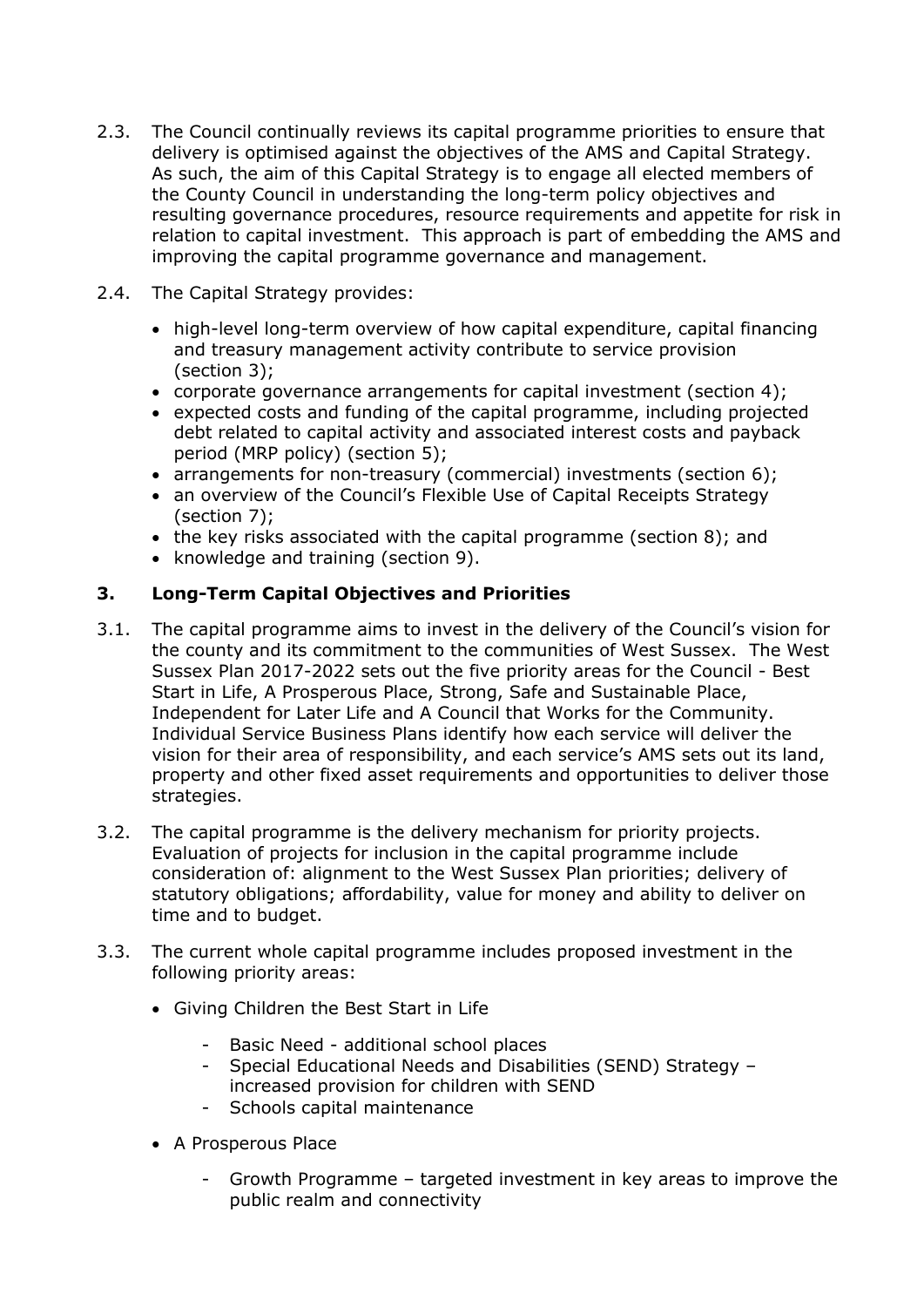- Horsham Enterprise Park development of a key strategic site to provide high value jobs, business opportunities and new housing
- Digital Infrastructure and Connectivity investment in the infrastructure to enable businesses and residents to benefit from the latest digital technology
- Highways Major Projects investment in key infrastructure to support development across the county
- Highways Improvement a programme of junction improvements to help reduce congestion
- A Strong, Safe, and Sustainable Place
	- Solar farms and battery storage a programme of sustainable energy projects on unused Council land
	- Schools solar programme reducing energy bills for schools and providing a financial return
	- Fire and Rescue Service Fleet and Equipment a programme of investment in new vehicles and equipment
- Independence for Later Life
	- In-House Day Centres investment in the County Council's in-house adult's services provision
- A Council that Works for the Community
	- Footway Improvements Programme in targeted key areas aimed at reducing slips, trips and falls in public places
	- LED Streetlighting reducing the County Council's carbon impact and utility bill
	- Operation Watershed a grant programme funding local community groups to build their resilience and reduce the risk of flooding
	- Commercial Property Investment securing long-term assets for capital growth and revenue income
	- Asset Management (block) allocations ensuring maintenance of corporate properties and highways
- 3.4. The County Council's whole capital programme (outlined in Appendix A) provides direct service provision through new community assets such as schools and highways, cost-avoidance activities which minimise the future cost of services to local taxpayers along with investment in assets (Income Generating Initiatives) which also generate a cashable return and thus make a contribution to reducing the Council's net operating costs.
- 3.5. Cost avoidance schemes are designed to reduce the expected ongoing net revenue costs of a service by more than the capital financing costs of the scheme. Cost avoidance schemes are subject to business case analysis, including risk and return profiles, to assess this. The Capital Programme 2020/21 to 2024/15 includes £57.2m investment in cost avoidance schemes. Examples of these schemes include extra care housing for vulnerable adults, special support centres for children and young adults with SEND and support for recycling initiatives.
- 3.6. The Council's consideration of Income Generating Initiative assets for investment does not just refer to the financial aspects of yield and profit and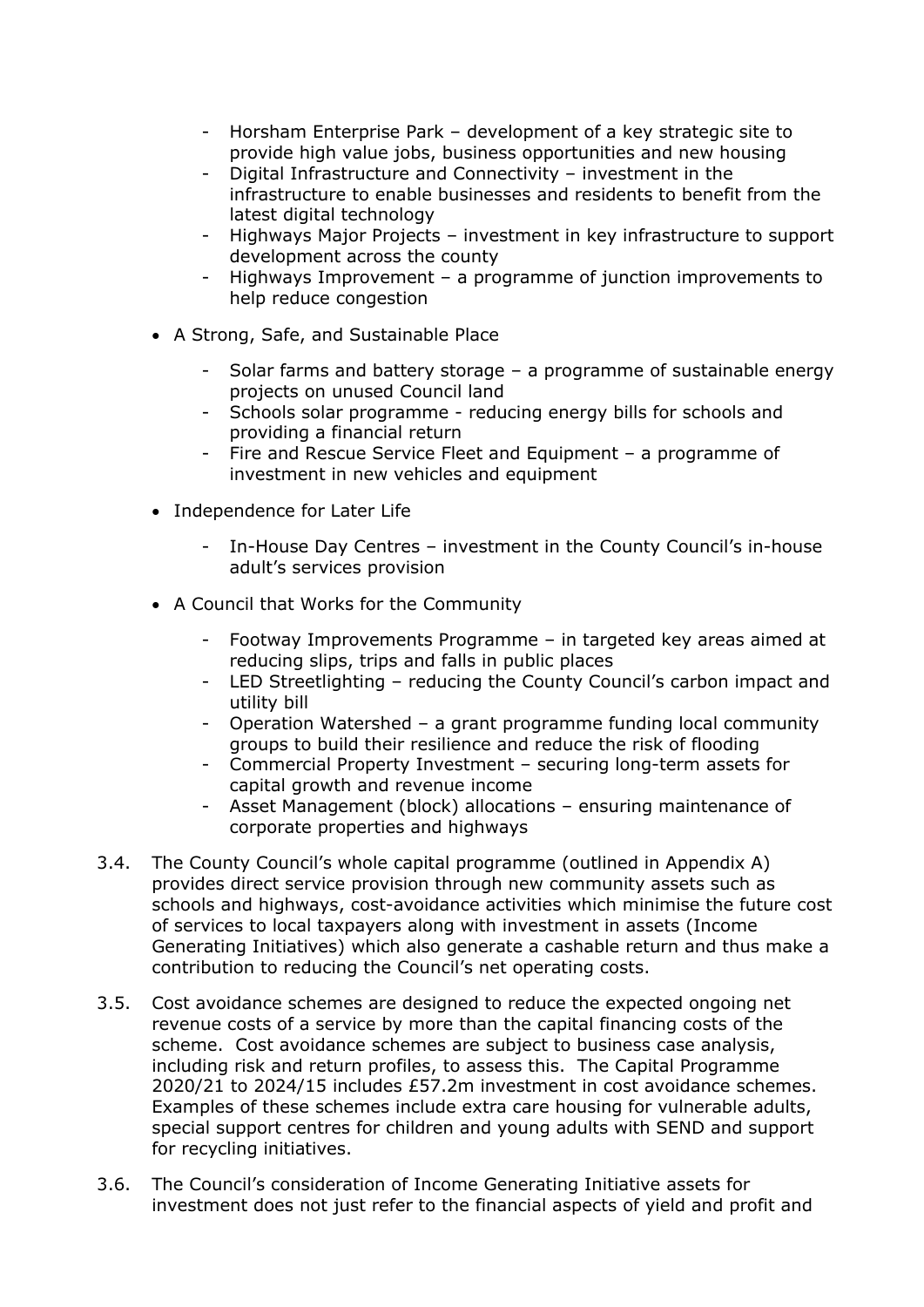the balance that asset might bring to an authority's overall investment strategy included in the Commercial Property Strategy, but also to its contribution to meeting the objectives of the West Sussex Plan, such as regeneration, environmental considerations, business rates growth and amelioration of local market failure. Examples of these activities include (as explored in more detail in Section [6\)](#page-7-0):

- County Gigabit
- Your Energy Sussex
- Investment Property
- Horsham Enterprise Park
- Street-Lighting LED programme
- 3.7. Projects put forward for investment as Income Generating Initiatives are subject to enhanced decision making requirements and scrutiny before inclusion in the capital programme and before release of funding, as outlined in the Council's Commercial Property Strategy and as set out in Section [6.](#page-7-0)

### <span id="page-3-0"></span>**4. Corporate Governance Arrangements for Capital Investment**

- 4.1. Members set priorities for capital investment and delegate detailed planning to officers, who prepare a draft capital programme for approval by the County Council. The aim is a sufficiently long-term programme, aligned to corporate priorities and Asset Management Strategies. The programme is reviewed and approved by the County Council each year at its budget setting meeting and Financial Regulations (Financial Regulation B, paragraphs 2.2 – 2.4) set out the associated governance arrangements.
- 4.2. Options appraisal and prioritisation of projects is based on the HM Treasury Green Book five-case business case model, adapted to meet local requirements<sup>1</sup>. Individual projects are initially supported by Strategic Outline Cases (SOCs) describing the purpose of the scheme, the options to achieve it, its anticipated cost, delivery mechanism and benefits.
- 4.3. An established officer governance process reviews SOCs to ensure their quality. Next, Cabinet Members consider the draft Capital programme. Following this, Cabinet recommends the Capital Programme to County Council for approval at its budget setting meeting.
- 4.4. Projects included in the five year Capital Programme will be developed into a more detailed Full Business Case (FBC) to demonstrate the costs and benefits of the project and seek approval to implement it.
- 4.5. All proposed SOCs, FBCs and project changes are reviewed at officer 'Programme Board' meetings and recommended to the decision-maker for approval. Member approvals are required for significant and high value projects and changes and projects costing over £0.5m are subject to Key Decision before proceeding. For lower value or less significant changes, senior

**Economic** – the scheme delivers value for money

**Commercial** – procurement arrangements and any deal structure have been considered **Management** –ensuring strong arrangements for the set-up and delivery of the project

<sup>1</sup> HM Treasury's Green Book Five-Case Model, is as follows:

**Strategic** – there is a robust "case for change" which meets corporate objectives

**Financial** – the scheme is affordable within capital and revenue resources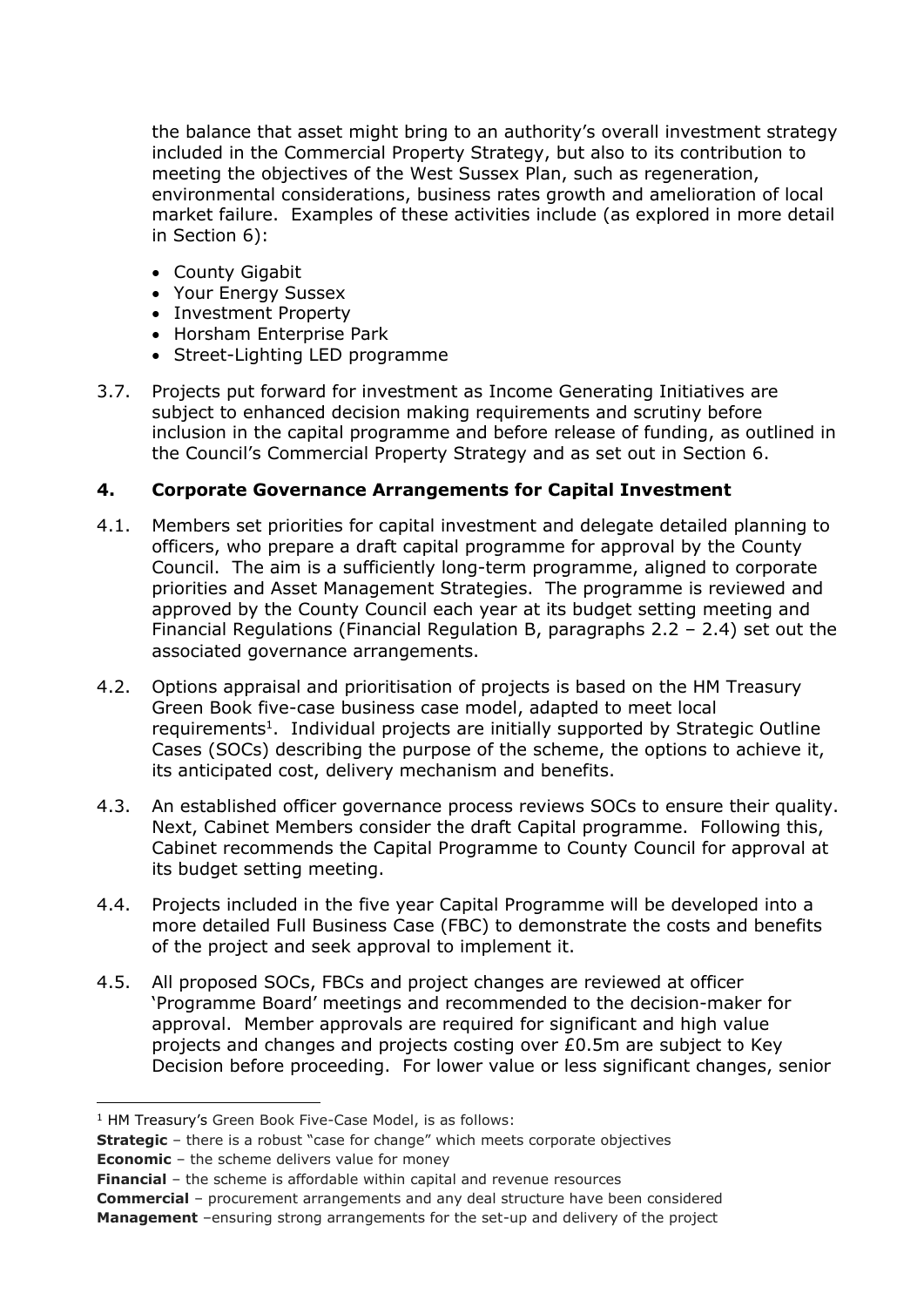officers have authority to approve, within agreed limits previously approved by the Council. Table 1 summarises the limits for senior officer approvals.

Table 1: Senior officer approval limits

| Limit         |                                                                                                                                                                                                                                                                                         | <b>Approval</b>                                                      |
|---------------|-----------------------------------------------------------------------------------------------------------------------------------------------------------------------------------------------------------------------------------------------------------------------------------------|----------------------------------------------------------------------|
| (i)           | where the level of investment or variation is<br>no more than 5% of the total project cost or<br>no greater than £250,000;                                                                                                                                                              | Senior officer decides                                               |
| (ii)<br>(iii) | Where, not fitting within (i), the level of<br>investment or variation is no more than 10%<br>of the total project cost or no greater than<br>£500,000 and<br>Where the decision has not previously been<br>marked by the relevant Cabinet Member for<br>decision by the Cabinet Member | Senior officer will<br>consult the Cabinet<br>Member before deciding |
| (iv)          | Where the matter has been the subject of<br>previous Cabinet Member decision delegating<br>further decisions to the Executive Director                                                                                                                                                  | <b>Executive Director</b><br>decides                                 |
| (v)           | Where the relevant Executive Director, in<br>discussion with the Cabinet Member, does not<br>consider the matter to be politically sensitive<br>and so the use of officer delegation would be<br>appropriate                                                                            | <b>Executive Director</b><br>decides                                 |

- 4.6. As well as the large schemes and development projects that make up much of the Capital Programme, the Council invests in maintaining its core business and allocates grants. The Maintenance Block Allocations include programmes of property and highways asset maintenance, fleet and equipment asset replacement and other comparable projects. Grant Allocation programmes are to community groups. The County Council approves these allocations through the appropriate governance processes.
- 4.7. Review of the Capital Programme performance management is part of the core business of the Cabinet and the Performance and Finance Select Committee (PFSC) each quarter. Select committees may also consider individual projects. A quarterly performance report on the Capital Programme is published in the Members' Bulletin and linked to the Members' Information Network database.
- 4.8. The Capital Programme is constrained by the affordability of borrowing within the revenue budget, and the Council's finite delivery capacity. Therefore, the Council is developing a robust methodology to prioritise projects in future years.

# <span id="page-4-0"></span>**5. Cost and Funding of the Capital Programme**

<span id="page-4-1"></span>5.1. The total value of schemes in the 2020/21 to 2024/25 capital programme is £712.3m. This comprises £551.0m of the core programme and £161.3m Income Generating Initiatives (IGI) as set out by theme in Figure 1 and by portfolio in Appendix A.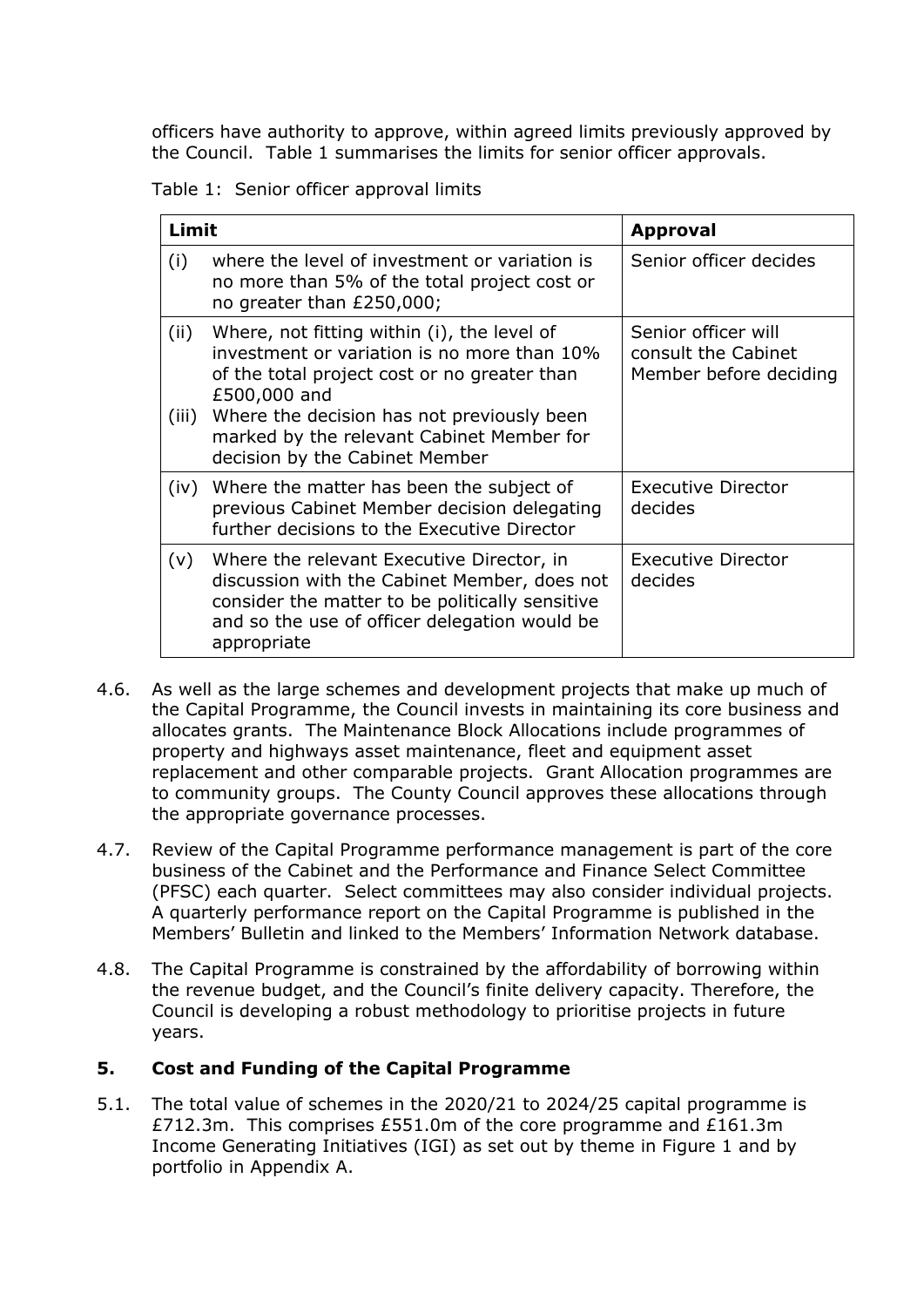

Figure 1: Capital programme expenditure 2020/21 to 2024/25 and subsequent years

- 5.2. Capital expenditure may be financed from a range of internal and external sources. Internal sources include: capital receipts, revenue contributions, reserves and internal borrowing. External sources include: private sector contributions, such as S106/CIL developer contributions, Government grants (which may be ring-fenced for specific purposes or non-ring-fenced and available for general application by the County Council) and external borrowing. The programme reflects capital spending plans at the date of formal member approval (14 February 2020). During the year additional funding (for instance, capital grants or developer contributions) may become available, which the Council considers through the appropriate governance processes.
- <span id="page-5-0"></span>5.3. Figure 2 shows the assumed funding profile for the capital programme.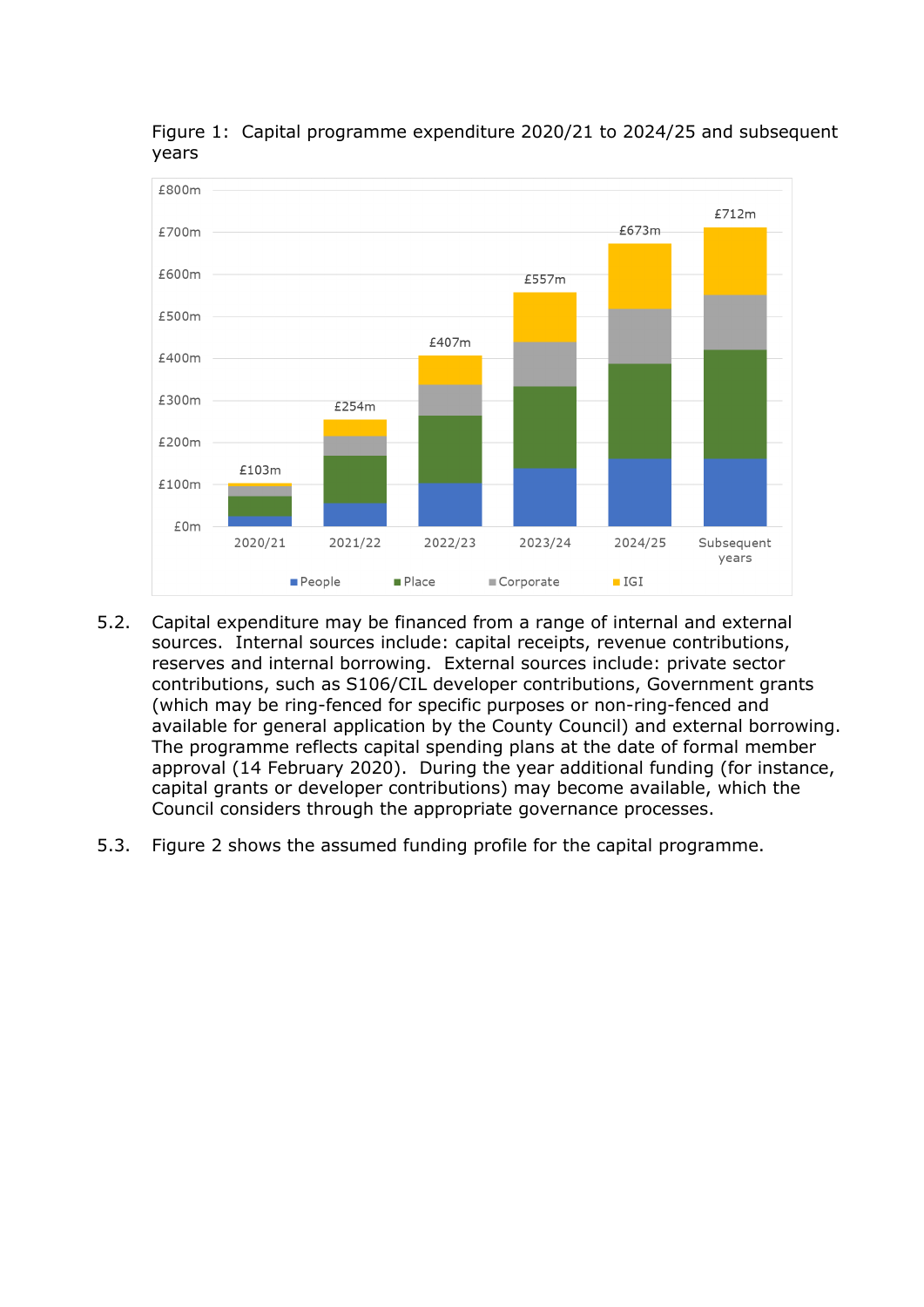

Figure 2: Capital programme funding 2020/21 to 2024/25 and subsequent years

- 5.4. Capital plans, outlined in paragraph [5.3,](#page-5-0) show a borrowing requirement of £11.6m is required to finance the Council's capital expenditure plans in 2020/21, including:
	- borrowing of £4.2m to support the core programme; and
	- additional borrowing of £7.4m for IGI schemes.
- 5.5. The total borrowing to finance the core and IGI capital programme is £406m. The equivalent figure in the 2019/20 to2023/24 Capital Programme is £344m. Details of the funding are set out in the Treasury Management Strategy.
- 5.6. The revenue impact (capital financing cost as a percentage of net revenue streams) of the recommended borrowing strategy for the Council's core capital programme (excluding IGI schemes, PFI and finance leases) is outlined below in Table 2. As part of the capital financing cost, the Council has to make an annual contribution from revenue for the repayment of long-term borrowing, known as the Minimum Revenue Provision (MRP). Appendix B sets out the Council's MRP Statement for 2020/21. The impact of the change in borrowing is the proportion of net revenue expenditure accounted for by capital financing costs changes only marginally over the five years of the Capital Programme when compared with the 2019/20 to 2023/24 Capital Programme.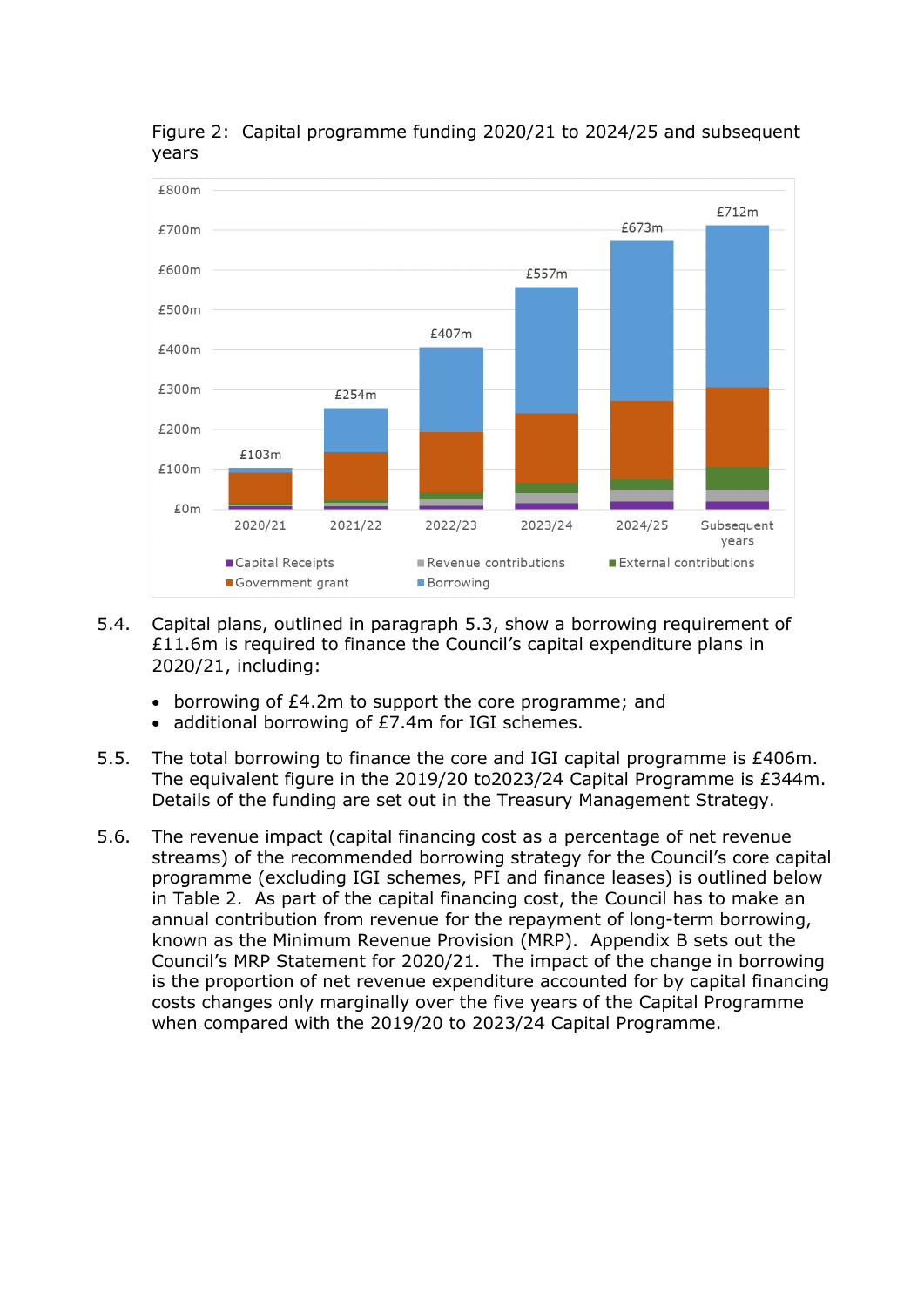|                             | 2020/21<br><b>Estimate</b><br>£m | 2021/22<br><b>Estimate</b><br>£m | 2022/23<br><b>Estimate</b><br>£m | 2023/24<br><b>Estimate</b><br>£m | 2024/25<br><b>Estimate</b><br>£m |
|-----------------------------|----------------------------------|----------------------------------|----------------------------------|----------------------------------|----------------------------------|
| Net Revenue<br>Expenditure  | 593.9                            | 611.4                            | 623.3                            | 638.5                            | 650.0                            |
| Capital Financing<br>(core) |                                  |                                  |                                  |                                  |                                  |
| <b>MRP</b>                  | 10.4                             | 10.8                             | 12.5                             | 14.3                             | 15.9                             |
| Interest                    | 18.1                             | 17.9                             | 17.6                             | 17.6                             | 19.0                             |
| Total                       | 28.5                             | 28.7                             | 30.1                             | 31.9                             | 34.9                             |
| % Ratio                     | 4.8%                             | 4.7%                             | 4.8%                             | 5.0%                             | 5.4%                             |

Table 2: Revenue impact of the core Capital Programme borrowing strategy

- 5.7. The implications of the capital programme outlined in paragraphs [5.1](#page-4-1) to [5.3](#page-5-0) in terms of the Council's Authorised Borrowing Limit, and Operational Boundary, are detailed in the Treasury Management Strategy Statement which is set out in Annex 2(b) of the main budget report.
- 5.8. The Council has considered long term capital planning and the implications this will have on both the level of borrowing and the revenue budget. As at 31 March 2019 the Council had external loans with the Public Works Loans Board (PWLB) totalling £388.8m, with a maturity profile which stretches out to 2060. The Council took advantage of historically low borrowing rates offered by the PWLB and borrowed an additional £100m during the first quarter of 2019/20. Appendix C sets out the Council's borrowing profile to 2069, taking into account the recent borrowing, and assumes that from 2025/26 onwards the Council has an annual core programme borrowing requirement of £20m and continues to hold useable reserves, provisions and working capital (£140m each year from 2039/40 onwards).
- 5.9. Within the IGI borrowing figures, the borrowing need gradually reduces over the period to 2069, due to both the application of capital receipts generated by some of the IGI projects, along with other projects generating revenue returns to reduce the associated borrowing need.
- 5.10. A list of the relevant Prudential Indicators for 2020/21 to 2024/25 is set out in Annex 2(c) of the main budget report, including the commercial investment indicators.

# <span id="page-7-0"></span>**6. Non-Treasury (Commercial) Investments**

- 6.1. The Council's capital investment plans (Section [3\)](#page-1-0) includes a portfolio of IGI projects, or non-treasury (commercial) investments. This portfolio will generate a revenue return to the Council, which will meet the West Sussex Plan (2017-2022) objectives of supporting financial sustainability and protecting the provision of services to the county's residents. The Council's IGI projects are only agreed when supported by approved business cases and subject to members' obtaining appropriate assurance regarding the security of capital sums involved.
- 6.2. Examples of the Council's non-treasury, IGI, investments include (but are not limited to) the following.
	- The purchase of land and property for investment purposes.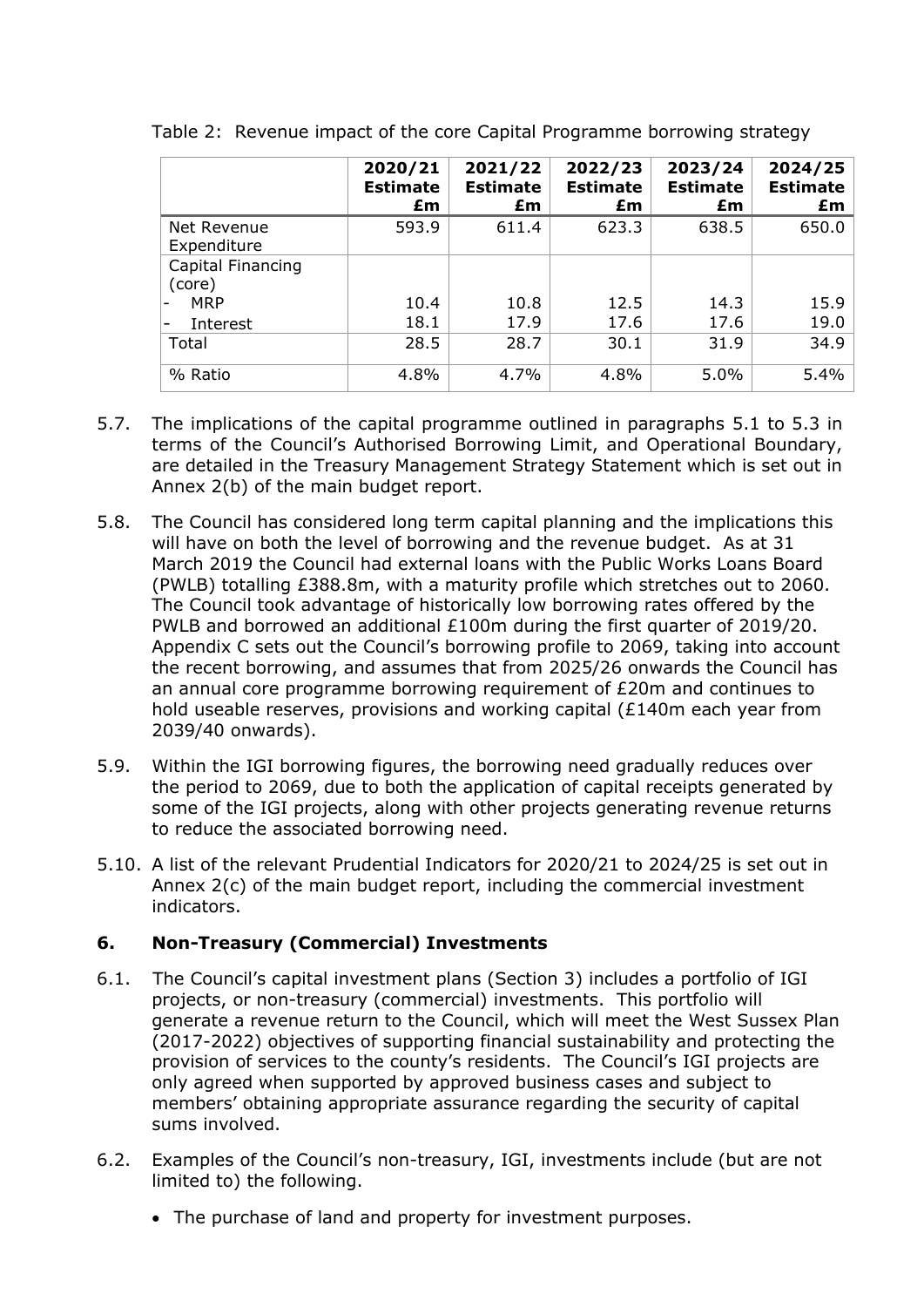- Working in partnership with other councils to improve energy efficiency and reducing energy costs for the local residents and small to medium-sized businesses in Sussex (including solar farms and solar panel installations).
- Third party loans and investments made for service purposes.
- 6.3. Business cases for all schemes set out the economic or regeneration benefits for the community, together with the funding arrangements and all associated revenue costs (for instance the cost of borrowing) applicable to the schemes. Business cases demonstrate the ongoing stewardship, sustainability, affordability and benefits of any proposed project. Funding arrangements may include (but are not limited to) the following:
	- External borrowing; when evidenced that any income return will first cover all associated revenue (capital financing) costs.
	- Share capital in companies associated with the project(s).
	- Capital receipts generated by the project(s).
- 6.4. As part of a previous Capital Programme, the Council invested £35m in Commercial Property as part of a planned £50m investment over the period 2018/19 to 2022/23. This expenditure is to meet the objectives of the West Sussex Plan, along with maintaining and growing the capital value of the investment. The Council's Commercial Property strategy includes the following principles.
	- Ensuring the portfolio of assets is prudently balanced to minimise the risk of income fluctuation and loss of capital value. This will be achieved by investing in a range of asset types and in a range of locations.
	- Ensuring that the rate of return exceeds that which could be achieved through traditional sources of investments.
	- A comprehensive due diligence process to minimise the risks in building an investment portfolio, to ensure both the quality of the asset and the incumbent tenant. This would include building and site specific surveys, estimates of future maintenance costs and estimates of any future capital refurbishment requirements.
	- Appropriate governance arrangements to ensure decisions are made in a streamlined and efficient way, within a transparent and risk aware environment.
- 6.5. The Council acts prudently in making IGI investments, including a rigorous evaluation of potential opportunities and risks against the principles outlined above. The Council considers the assessment of income generating initiatives and the associated capital financing costs over the life-cycle of the project prior to making any changes, including the impact on the Prudential Indicators (Annex 2(c) within the main budget report).
- 6.6. The Council's IGI investments forecast to achieve a contribution net of capital financing costs (MRP and interest) of £1.7m in 2019/20 as shown in Table 3.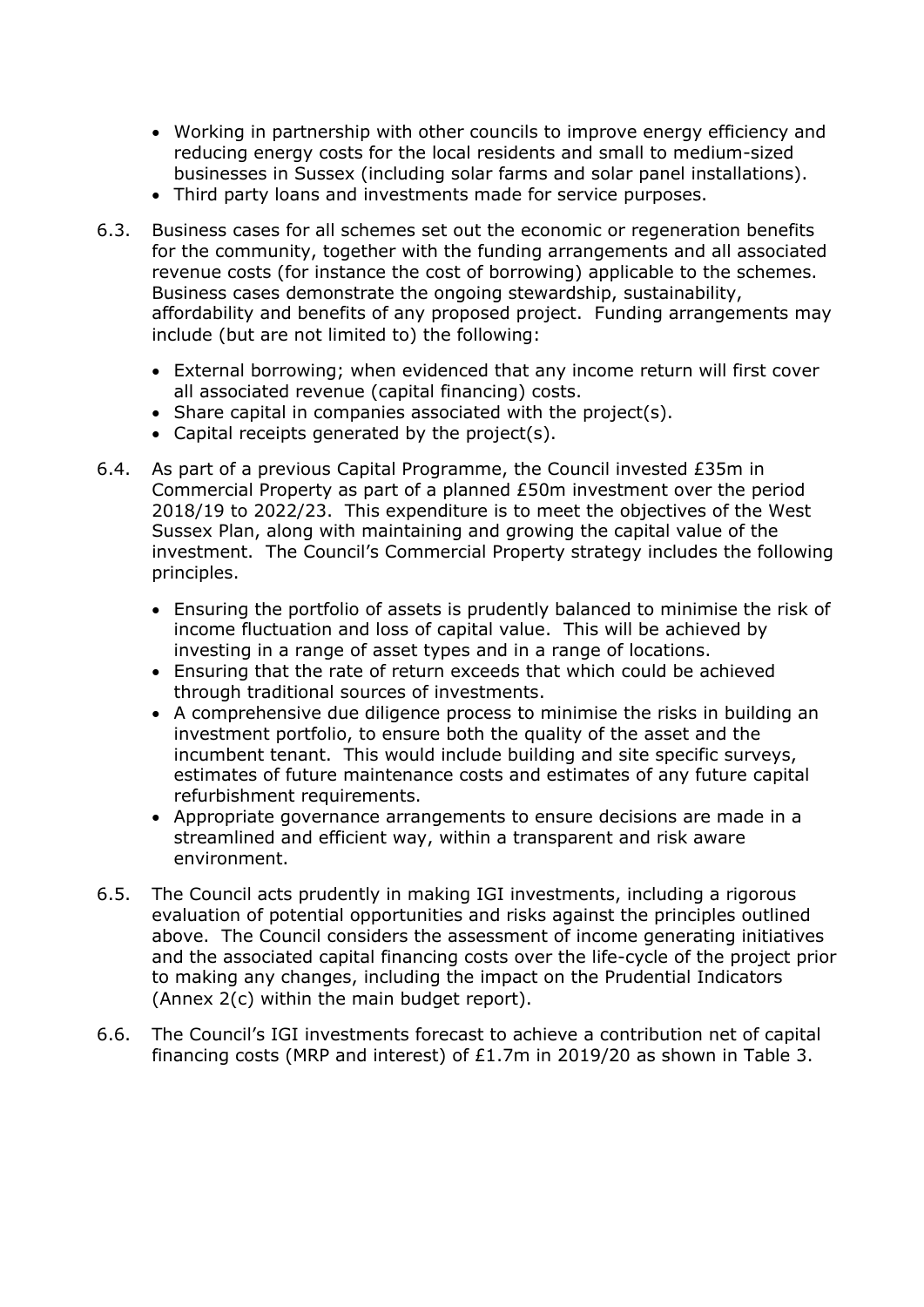| IGI scheme type                         | <b>Investment</b><br>to date<br>£m | Capital<br>financing<br>costs<br>£m | <b>Forecast</b><br>income<br>£m | <b>Net</b><br>contribution<br>£m |
|-----------------------------------------|------------------------------------|-------------------------------------|---------------------------------|----------------------------------|
| Investment<br>properties                | 34.890                             | 1.262                               | 1.956                           | 0.694                            |
| All solar & battery<br>storage projects | 18.018                             | 0.973                               | 2.020                           | 1.047                            |
| Total                                   | 52.908                             | 2.235                               | 3.976                           | 1.741                            |

Table 3: Financial performance of IGI investments 2019/20

# <span id="page-9-0"></span>**7. Flexible Use of Capital Receipts Strategy 2020/21**

- 7.1. In October 2019 the Council approved the flexibility to apply up to £7.0m of capital receipts to fund transformation projects as enabled by the Secretary of State's Direction and outlined in the Government's Statutory Guidance on the flexible use of capital receipts.
- 7.2. The Council proposes to use these powers again in 2020/21 to fund up to £10.0m qualifying transformation expenditure, although only £5.3m of use of the capital receipts flexibility is built into the proposed budget. Appendix E shows the transformation projects to which it proposes to use flexible capital receipts funding and the impact of the use of this funding on the Council's Prudential Indicators. Should availability of suitable, qualifying projects and funding allow, the Council will consider amending the projects it will fund through flexible use of capital receipts and report the change through the Total Performance Monitor.
- 7.3. Transformation projects funded by the Council's flexible use of capital receipts will continue to be reviewed to ensure the initiative will either transform service delivery improving outcomes, generate future savings or reduce future costs.

# <span id="page-9-1"></span>**8. Risks**

8.1. Preparation, financing and delivery of a multi-year capital programme involves a series of risks. Table 4 sets out the major risks and their mitigations.

| <b>Key Risk</b>                                                        | <b>Mitigations</b>                                                                                                                                                                                                                                        |
|------------------------------------------------------------------------|-----------------------------------------------------------------------------------------------------------------------------------------------------------------------------------------------------------------------------------------------------------|
| Schemes taken forward<br>do not support West<br>Sussex Plan objectives | • Service Strategies and Asset Management<br>Strategy aligned with West Sussex Plan<br>• Member engagement in Capital Strategy<br>development and in shaping prioritisation of<br>the programme.<br>• Member scrutiny ahead of County Council<br>approval |
| High priority scheme<br>not reflected in existing<br>capital plans     | • Yearly review of priorities<br>• Governance flexibility to amend priorities in-<br>vear                                                                                                                                                                 |

Table 4: Capital programme risks and mitigations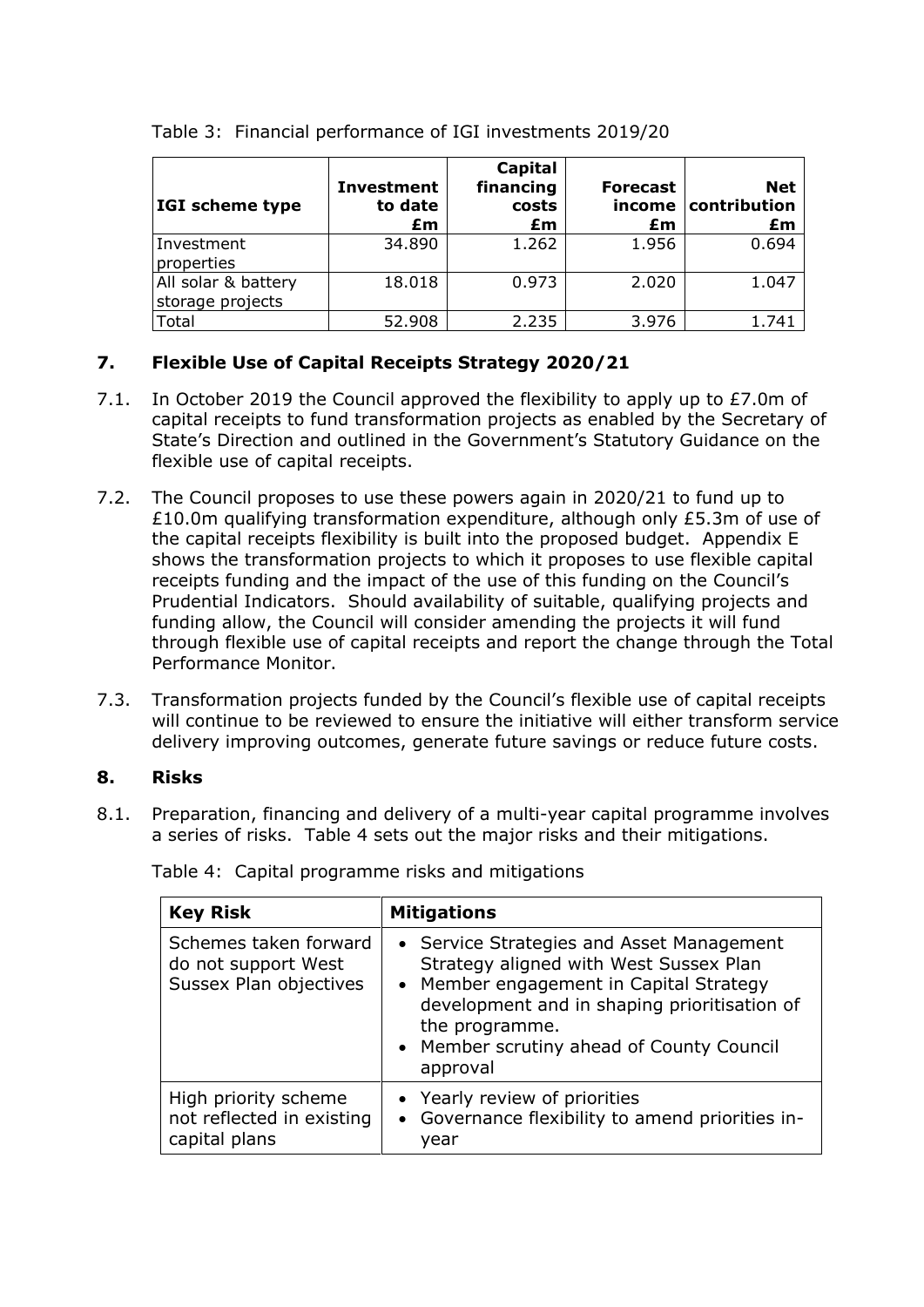| <b>Key Risk</b>                                                                                                | <b>Mitigations</b>                                                                                                                                                                                                        |
|----------------------------------------------------------------------------------------------------------------|---------------------------------------------------------------------------------------------------------------------------------------------------------------------------------------------------------------------------|
| Availability of feasibility<br>and other revenue<br>funding constrains<br>approved capital plans               | Creation of Feasibility Reserve<br>$\bullet$<br>Outline Business Cases to include feasibility<br>funding requirement<br>Feasibility of future programmes to be<br>funded on basis of capital and revenue<br>requirements  |
| Schemes' total costs<br>are above budget                                                                       | Comprehensive viability/ feasibility studies<br>undertaken before capital estimates are<br>included in the funded programme<br>• Budgets managed by SRO and programme<br>sponsors within defined functional<br>programmes |
| Lack of capacity<br>prevents timely<br>delivery of schemes                                                     | Use of multi-disciplinary consultancy (MDC)<br>$\bullet$<br>for professional services<br>Monthly highlight reports for timely<br>identification and resolution of resource<br>issues                                      |
| Unaffordability of<br>financing costs in<br>revenue budget                                                     | Preparation of Treasury Management<br>$\bullet$<br>Strategy and Prudential Indicators<br>MTFS budgets reflect ongoing revenue costs<br>of capital programme                                                               |
| IGI schemes fail to<br>generate an adequate<br>revenue return                                                  | Rigorous evaluation and scrutiny of business<br>$\bullet$<br>cases before making investments.<br>Regular monitoring of income against<br>relevant costs.                                                                  |
| Expiry of time limited<br>S106 contributions                                                                   | Monitoring system in place to ensure that<br>contributions are spent within appropriate<br>time period                                                                                                                    |
| Spending is not in line<br>with grant conditions<br>(e.g. Local Growth<br>Fund)                                | Monitoring of spending against agreed<br>profiles and grant conditions<br>Negotiation with grant-awarding bodies<br>where conditions may not be met                                                                       |
| Interest rate volatility<br>regarding borrowing                                                                | Regular monitoring of interest rates<br>٠<br>Use of external advisors<br>Review forward borrowing possibilities                                                                                                           |
| Implications of wider<br>economic environment<br>both on delivery and<br>financing of the capital<br>programme | Regular monitoring and awareness                                                                                                                                                                                          |

# <span id="page-10-0"></span>**9. Knowledge and Training**

9.1. Comprehensive Capital Programme and Project Management training was undertaken during the summer of 2016, reaching the majority of Programme and Project Managers following the implementation of governance arrangements in December 2015. Further Project Management and Business